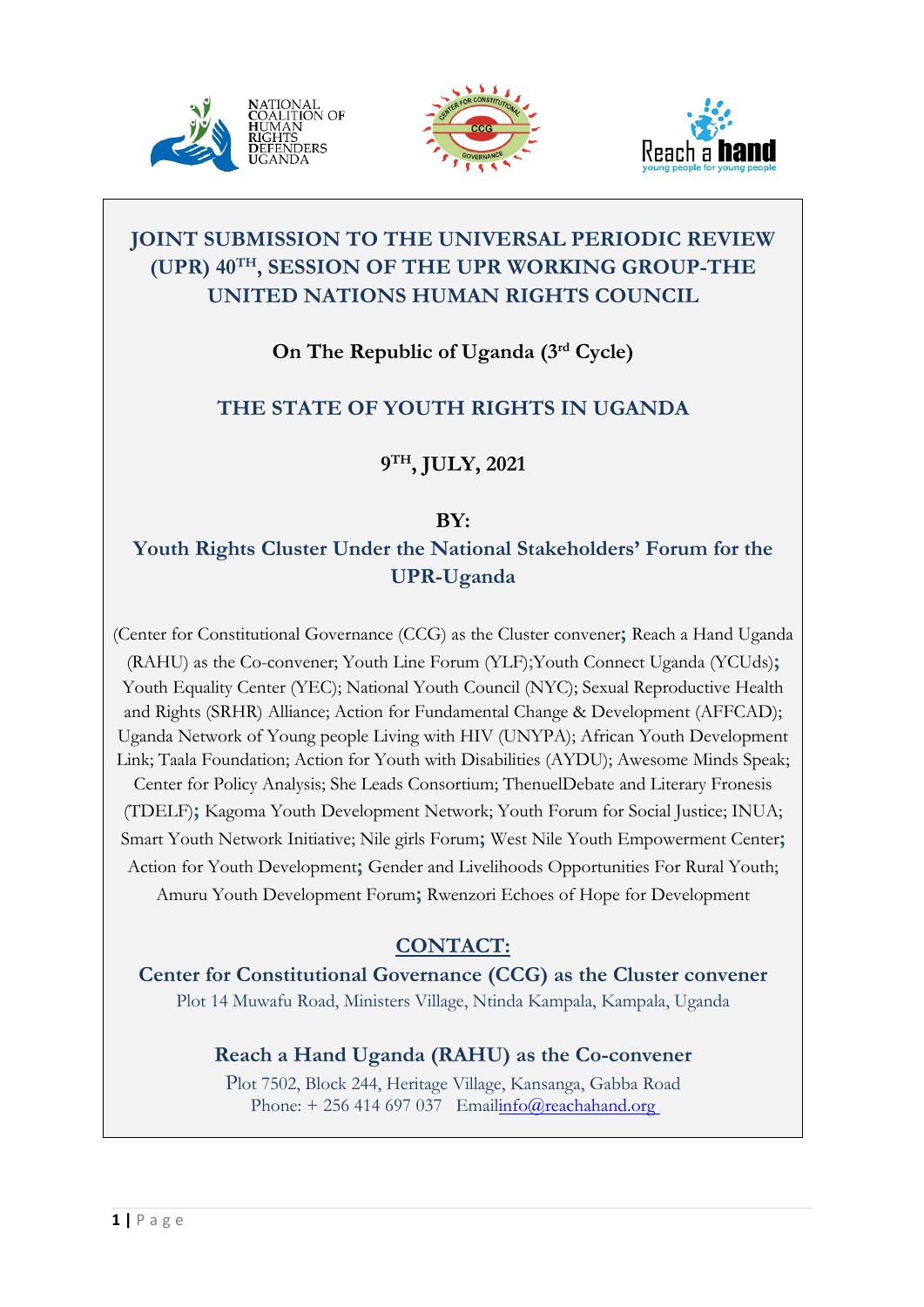## **a) About the Submitting Organisations**

- 1. **The Youth Human Rights Defenders (HRD)** convening under the Youth Rights Cluster are organisations and or individuals that promote and strive for the protection and realization of rights of and fundamental freedoms of the youth at the local, regional, national or international level. This definition includes individuals within the age range of 18 to 30 years, organizations or groups who promote and protect the rights of the youth<sup>1</sup>, as well as individuals who are not within the age cohort of 18 to 30 years but strive for the protection of youth'<sup>s</sup> rights.
- 2. **Center for Constitutional Governance** is <sup>a</sup> Constitutional watchdog established in 2015 working on promoting constitutional governance in areas of regulatory policy making and governance directing attention towards democratic governance with promotion of civil and political rights in Uganda. CCG has been working on civic space in Uganda since 2015 together with other civic society actors with the enjoyment of fundamental rights and freedoms at the core of this work.
- 3. **Reach A Hand Uganda (RAHU)** as <sup>a</sup> co-convener is <sup>a</sup> youth serving nonprofit organization based in Uganda that focuses on youth empowerment programs with an emphasis on, Sexual Reproductive Health Rights of young people between the ages of <sup>12</sup>–<sup>24</sup> years including HIV/AIDS awareness and prevention.

## **b) About this report**

This report is <sup>a</sup> culmination of efforts of all the 26member organisations of the Youth Rights Cluster as listed above. The members convened and agreed on the issues to focus on for the report compilation. Various member organisations of the cluster brought in various information from their various expertise on youth rights. Uganda accepted 148 recommendations in the previous 2016 Universal periodic Review. However, there was only one recommendation specifically targeting the Youth and their rights and 5 others indirectly, on human trafficking that affects mainly youth;

- a) 115.139 Continue to implement socioeconomic and development policies for safeguarding the rights of youth (Pakistan);
- b) 115.15 Strengthen its efforts to enforce the Prevention of Trafficking in Persons Act (Timor-Leste);
- c) 115.16 Make further efforts to ensure compliance with the Prevention of Trafficking in Persons Act (Togo);
- d) 115.17 Consider ratifying the International Labour Organization (ILO) Domestic Workers Convention, 2011 (No. 189), and the Protocol to Prevent, Suppress and Punish Trafficking in Persons, Especially Women and Children, supplementing the United Nations Convention against Transnational Organized Crime (Philippines);
- e) 115.81 Take further steps to combat trafficking of persons (Armenia);

The Report highlights challenges Ugandan youth of ages 18 - 30 years are continuing to face in health, politics, social and cultural environment and general contribution to the development of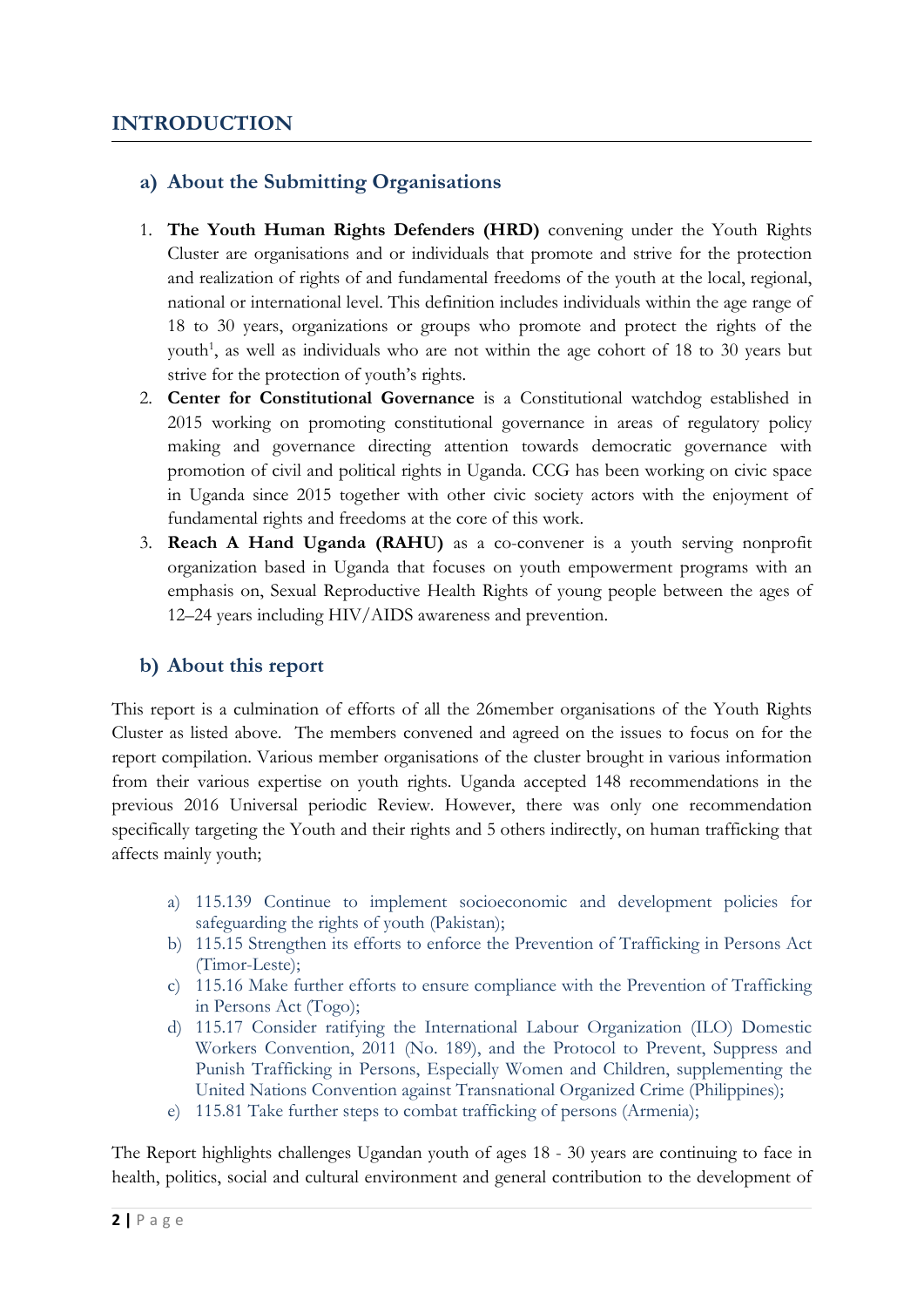the country. We highlight key actions and recommendations for the government of Uganda to work on towards the realization of the rights of youth in the country.

The Cluster express its concerns over the prevailing abuse of rights of youth in Uganda that include the right to assembly, right to health, right to privacy and the rights of minority youth that include refugees, migrant workers and youth with disabilities. In the report, we also express our concerns on the slow progress of laws and reforms governing friendly access of health rights for diverse and intersectional Ugandan youth, meaningful youth participation in governance and the slow ratification and implementation of international laws, instruments and Sustainable Development Goals that directly prioritize the rights of youth in Uganda. In the first section, the report discusses the legal framework that provides for youth rights; section <sup>2</sup> examines the emerging human rights developments on youth rights and concurrently makes recommendations after an issue.

### **SECTION I:**

## **LEGAL AND POLICY FRAMEWORK GOVERNING YOUTH RIGHTS:**

## **1.1 Progressive efforts at ratification of youth rights related international human rights law instruments under the UN.**

The 1948 Universal Declaration on Human Rights is by far the most widely accepted definition of human rights, encompassing civil and political as well as economic,social and cultural rights 2 , all sharing the principles of universality and indivisibility. Its principles have subsequently been further developed in <sup>a</sup> range of international human rights instruments, some of which have been accepted by most states, others not<sup>3</sup>. These instruments define specific standards for women, children, disabled persons, migrant workers and other vulnerable groups, as well as collective rights for minorities and indigenous groups. Uganda has also ratified the African Youth Charter which provides direction to national policies, programmes and actions in favor of youth development 4 .

## **1.2 Efforts at domestication of international law affecting youth rights and institutional reforms**

In <sup>a</sup> progressive step, nationally Article 78(1) (c) of the Constitution of the Republic of Uganda 5 provides that Parliament shall consist of such numbers of representatives of the army, youth, workers, persons with disabilities and other groups as Parliament may determine. The Fifth Schedule to the Constitution provides for <sup>a</sup> regional assembly which under section 2(1) (c) shall be composed of representatives of the youth and persons with disabilities. In this aspect, the government of Uganda has continued to provide through legislation, youth political participation platforms to counter their marginalization.

1.3 Establishment of <sup>a</sup> Department within the Ministry of Gender, Labor and Social Development which handles youth affairs and implements programmes including the  $\rm Youth^6$ .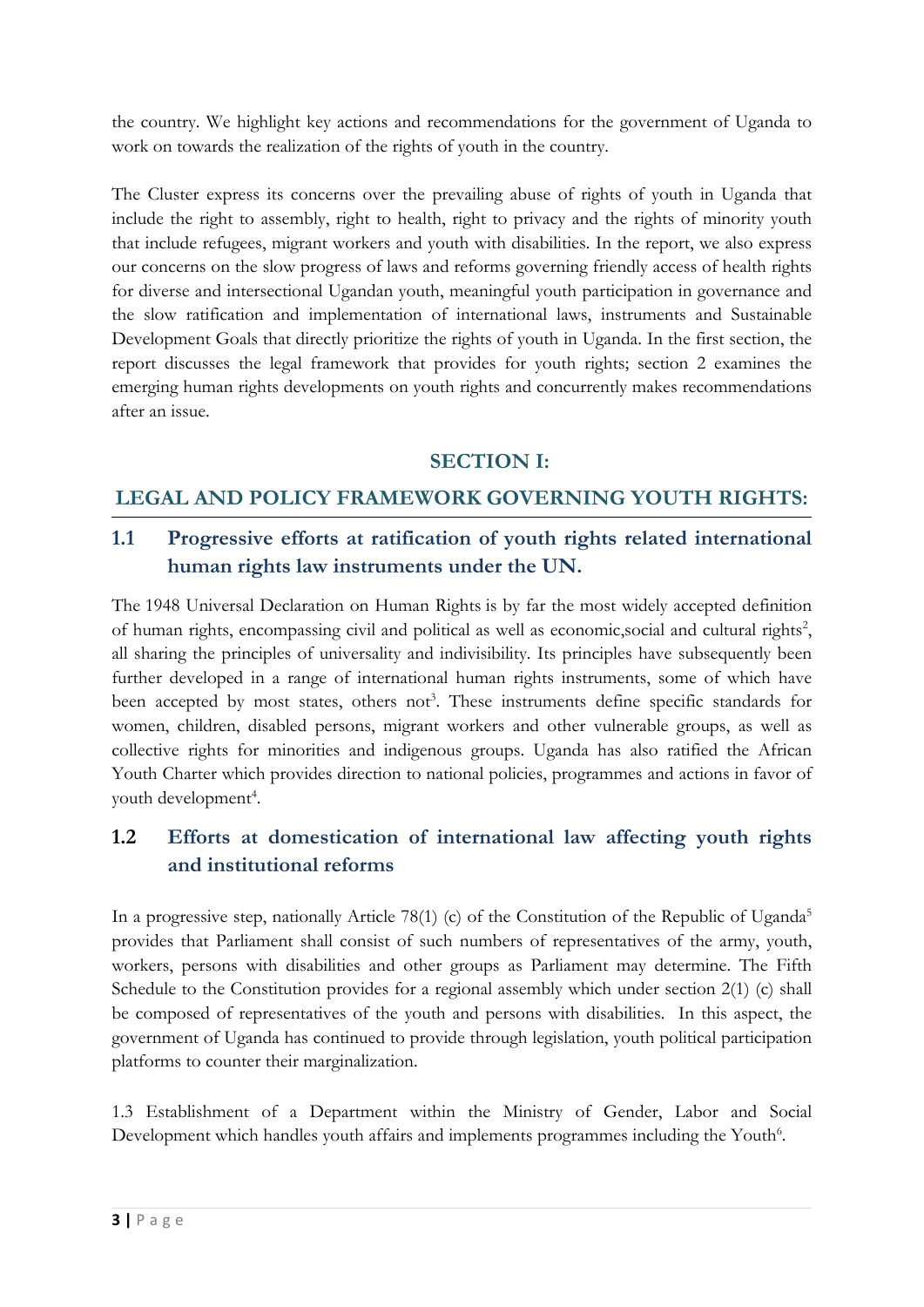# **SECTION II: EMERGING HUMAN RIGHTS DEVELOPMENTS RELATING TO YOUTH RIGHTS (2016-2021)**

#### **2.1 Kidnaps, Abductions and enforced disappearances of youth in Uganda**

The 2021 elections were characterized by Kidnaps, abductions and enforced disappearances by the Ugandan authorities of youth political activists believed to be of the opposition especially of the newly emerged political party National Unity Party among other political parties. On March 4, 2021, Internal Affairs Minister JejeOdongo presented <sup>a</sup> list of names to parliament of 177 youth in military detention who had been arrested between November 18, 2020, and February 8, 2021, allegedly for "participating in riots," "possession of military stores," and "meetings planning post-election violence."

2.2 On March 8, in <sup>a</sup> public letter to the media, President Yoweri Museveni said that 50 people were being held by the Special Forces Command, <sup>a</sup> unit of the Uganda Military, for "treasonable acts of elements of the opposition." The recent spate of enforced disappearances of mainly youth compounded the intense climate of fear in Uganda following the recent violent national elections 7 .

2.3 Arbitrary detention, enforced disappearances, and inhuman or degrading treatment and torture are strictly prohibited at all times under international, regional, and Ugandan law under Articles 24 and 44 of the Constitution of Uganda. Progressively, Uganda ratified the UNCAT in 1987 and domesticated it in 2012 by enacting the Prevention and Prohibition of Torture Act No.3 of 2012 and its Regulations passed in 2017. The prohibition not only obligates governments to comply with the law, but entails <sup>a</sup> duty to investigate when suspected violations occur and prosecute those responsible 8 . Enforced disappearances and torture of youth may also constitute and be prosecuted as <sup>a</sup> crime against humanity if they form part of <sup>a</sup> state-sponsored policy or practice, or are part of a broader attack against civilians by state authorities<sup>9</sup>.

#### 2.4 **Recommendations**

- a. The Government of Uganda should implement the use of the Prevention and Prohibition of Torture Act of 2012 and the attendant regulations in prosecuting both state and non-state perpetrators of torture.
- b. Government of Uganda should immediately present to Court for <sup>a</sup> fair hearing or release all youth political activists unlawfully detained incommunicado for having dissenting political opinions from those of the government..
- c. Government of Uganda to undertake and make public expedient investigations into the excessive use of force by the police and military agencies before, during and after the 2021 General elections leading to the death of 54 people mainly Youth.

### **2.5 Exorbitant, deterrence fees for political participation by youth**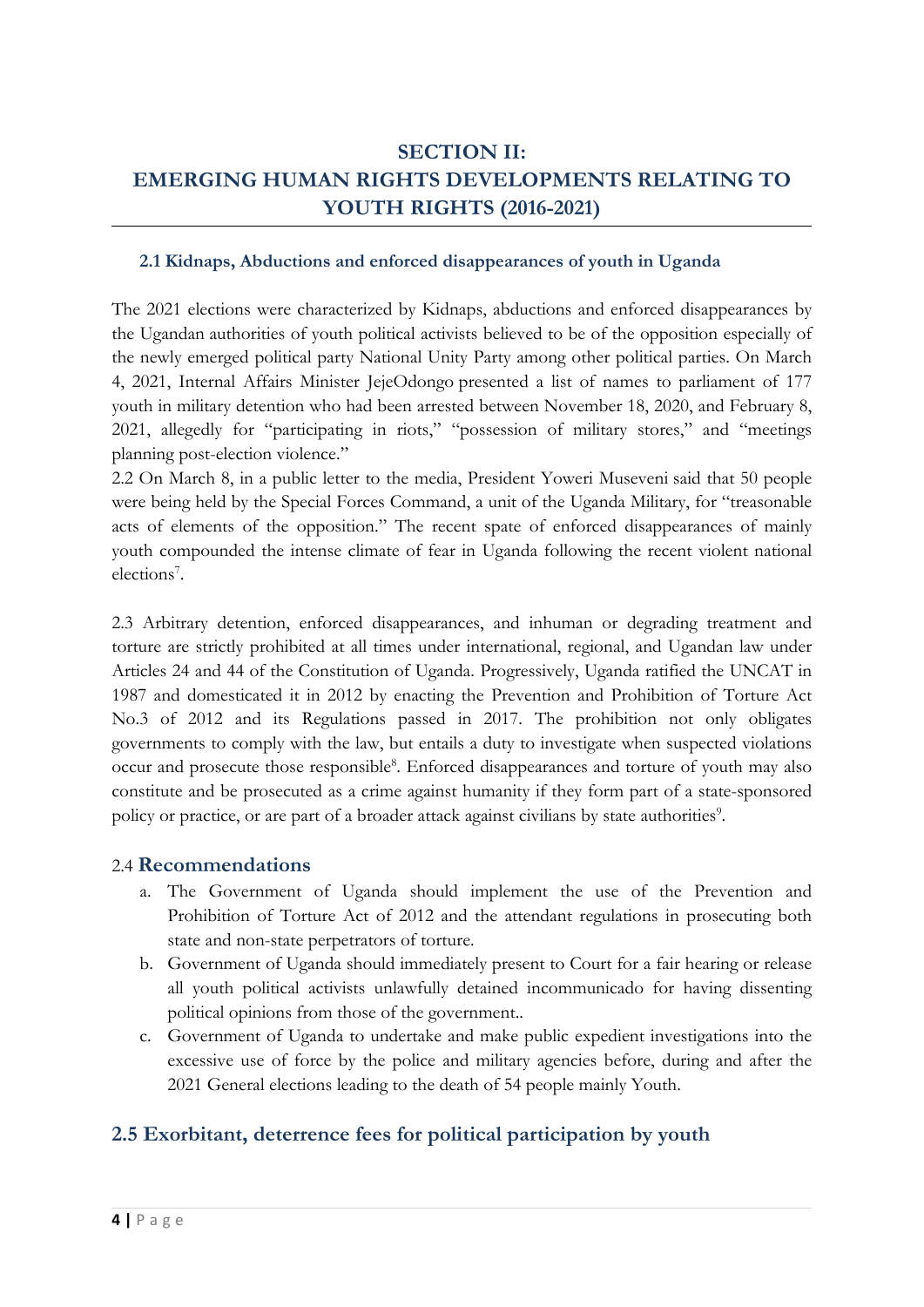According to the Public Policy Institute (PPI)in their most recent study on youth political participation in Uganda<sup>10</sup>, found that many Ugandan youth, women and young people are excluded from entering and participating in politics because they cannot afford the amounts of monies involved. This excludes them from their right to participate in the leadership and governance of their country. Overall, the average amount of money spent by <sup>a</sup> candidate during the 2016 primary and general elections was estimated by the study to be 465 million Ugandan shillings (UGX) or 136,084 US dollars (USD) for parliamentary candidates, and UGX 237.5 million (USD 69,505) for Local Council V (LCV) chairpersons. At parliamentary level, the study found that candidates from the mainstream constituencies spent UGX 458.2 million while female counterparts running for affirmative action district women'<sup>s</sup> seats spent UGX 496.4 million over both primary and general elections.

2.6 The average amount of money spent by participants during the party primary elections ahead of the 2016 general elections was UGX <sup>222</sup> million (USD 64,969) and UGX 118 million (USD 34,533) for parliamentary candidates and LCV chairpersons, respectively. These estimates are irrespective of level of success, political party or gender. The average amount of money spent during the parliamentary and LCV elections ahead of the 2016 general elections was UGX 242.9 million (USD 71,085) and UGX 118.6 million (USD 34,708) for parliamentary candidates and LCV chairpersons, respectively.

2.7 The average cost of maintaining an office on <sup>a</sup> monthly basis is UGX 32 million (USD 9,363) for parliamentary office holders, with the Central region the most expensive at UGX 48 million (USD 14,045), followed by Western at UGX 30 million, Northern at UGX 28 million and Eastern at UGX 25 million (USD 7,320).

2.8 The cost of politics is negatively influencing Uganda'<sup>s</sup> nascent democracy. This politics of patronage is driving <sup>a</sup> "clientele" electoral system, where ruling party candidates exploit state resources to allocate money or gifts to the electorate throughout the electoral cycle. This consequently undermines the right of voters to make free choices during elections, thereby corrupting their ability or willingness to seek political accountability for the delivery of public services. Furthermore, the increasing cost of politics undermines the functionality of political parties and organisations, and instead elevates individuals with resources and connections to centers of power totally eliminating the common Ugandan youth who cannot afford such costs. Ultimately, several categories of Ugandans including youth and women are excluded from electoral and political participation because they cannot afford the costs required.

## **2.9 Recommendations**

- a. Improve the transparency of the electoral process, provide equal conditions for all candidates, prevent obstruction of the media and the Internet, and
- b. Ensure the independence of the National Elections Management Body-The Uganda Electoral Commission to guarantee free and fair electoral processes;
- c. Government of Uganda to undertake impartial and independent transparent investigations into the alleged elections fraud and all human rights violations, that occurred during the electoral violence in the 2020–2021 general elections, and guarantee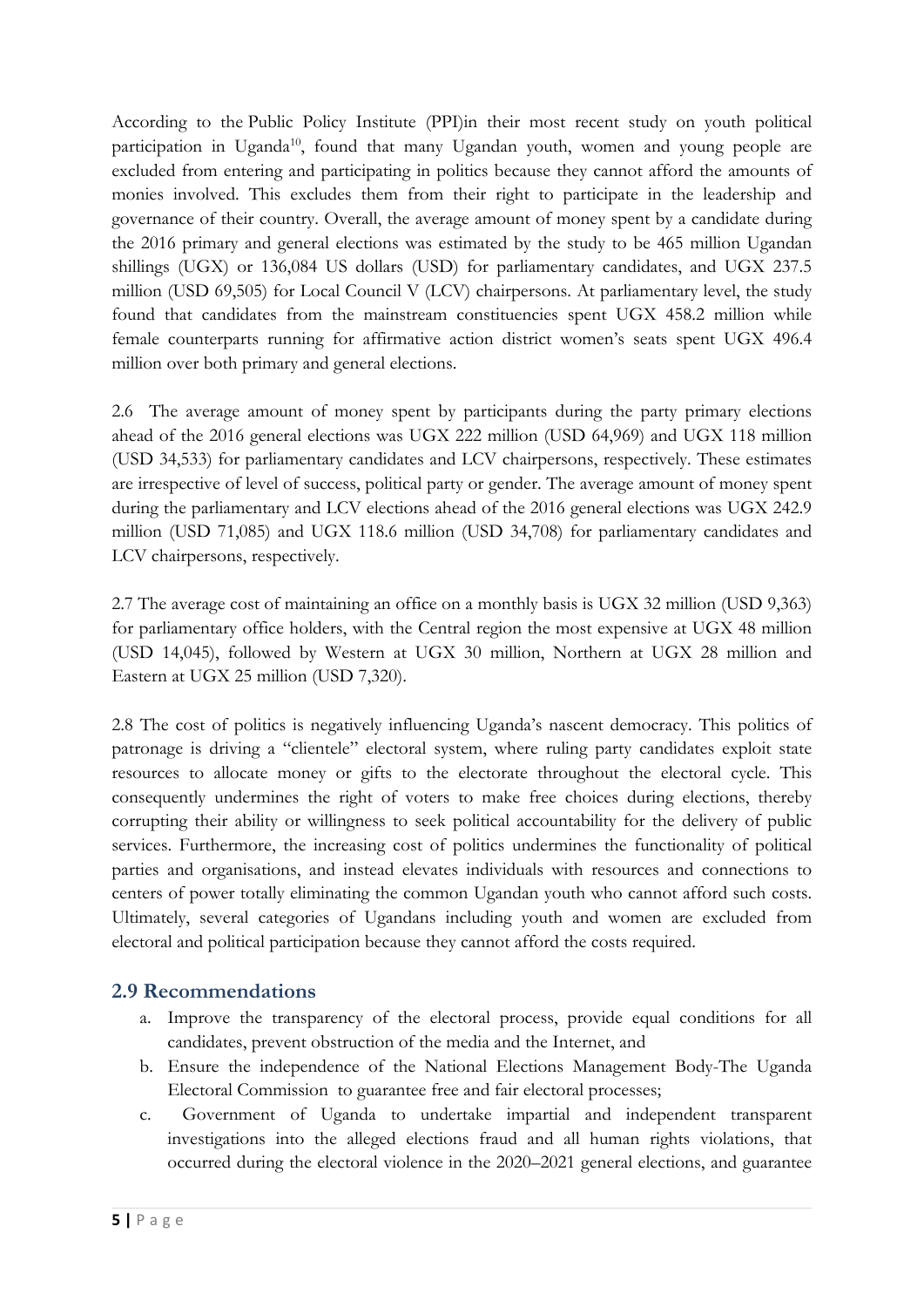that those responsible will be brought to justice

### **2.10 Human Trafficking of youth**

We commend the Ugandan Government for developing legislative and policy frameworks and bodies to combat human trafficking, for example the Human [Trafficking](https://www.traffickinginstitute.org/what-we-do/) Institute [of](https://www.traffickinginstitute.org/what-we-do/) 2015 that has dedicated itself to combating modern slavery by empowering law enforcement to stop traffickers. The Institute has met with [Ugandan](https://www.traffickinginstitute.org/uganda/) leaders and planned the creation of speciallytrained anti-trafficking units dedicated exclusively to combating human traffickers and the criminal infrastructure that enables them. The Institute is currently working with the Ugandan government to conduct trafficking investigations and prosecutions of traffickers. 11

2.11 Despite these efforts, legal and policy gaps persist, and implementation remains inconsistent. The largest group and biggest contributor of labour migration is the Ugandan youth. This has contributed to Uganda'<sup>s</sup> Tier <sup>2</sup> Watch List rating on the recently released 2020 USA Trafficking in Persons Report (a rating reserved for countries that do not meet the minimum standards of the United States Trafficking Victims Protection Act (TVPA) but are making efforts to do so) $^{12}$ .

#### **2.12 Recommendations**

- a. Create and implement <sup>a</sup> more repository Labour Rights Index that is more active contribution to Sustainable Development Goal 8 on decent jobs especially for youth.
- b. Government of Uganda should strengthen coordination among ministries and agencies at all levels of Government for the effective combating human trafficking disguised as labour externalization including by ensuring appropriate human and financial resources as well as capacity for key institutions engaged in handling migration issues, such as the Ministry of Foreign Affairs, the Ministry of Gender, Labour and Social Development, the Directorate of Citizenship and Immigration Control, the National Citizenship and Immigration Board and the Uganda Human Rights Commission.
- c. Government of Uganda to consider ratifying or acceding to the ILO Migration for Employment Convention (Revised), 1949 (No.97) and the Domestic Workers Convention, 2011 (No.189).
- d. Government of Uganda to develop education and training programmes to all officials and other persons working in migration-related areas including labour export companies on the laws of human trafficking. The government should also ensure that migrant workers have access to information about their rights and that it work with civil society organizations and the media to disseminate such information on combating human trafficking.
- e. Government of Uganda Step up its efforts to enforce the Prevention of Trafficking in Persons Act;
- f. Government of Uganda to undertake to allocate sufficient resources for the implementation of strategies to detect and eliminate trafficking in persons;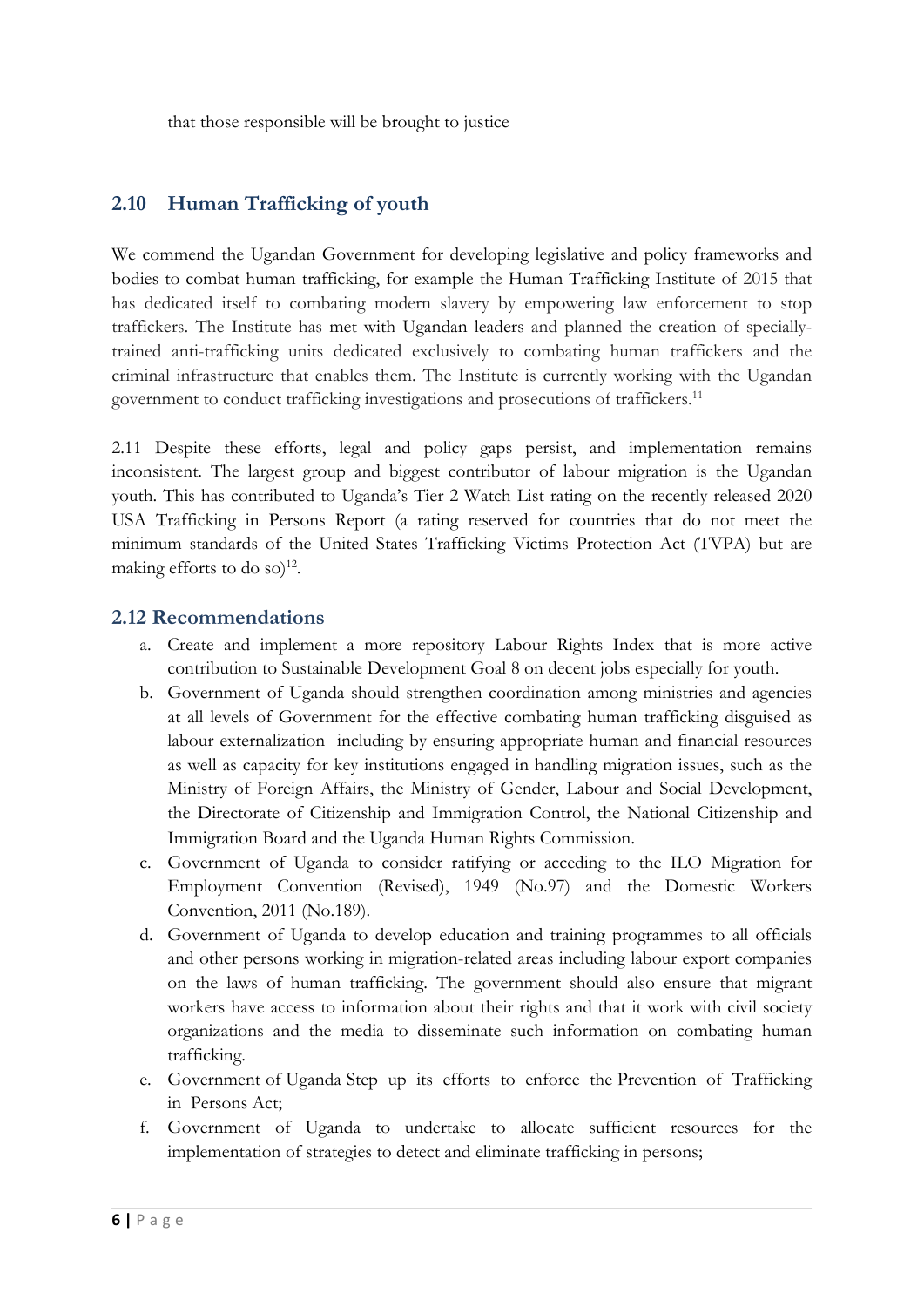- g. Government of Uganda to consider undertaking an evaluation of the phenomenon of trafficking in persons and compile systematic disaggregated data to better combat trafficking in persons, especially women and children, and bring perpetrators to justice;
- h. Provide protection and assistance to all victims of human trafficking, in particular by providing shelters, medical care, psychosocial and other support to assist in their reintegration into society;
- i. Strengthen training for law enforcement officials, judges, prosecutors, labour inspectors, teachers, health care workers and the staff of Uganda'<sup>s</sup> embassies and consulates, and disseminate more widely information on trafficking in persons and on assistance to victims.
- j. Mainstream international labour laws into domestic laws that progressively address labour market measures during pandemics and human crisis and further sign bilateral labour agreements with peer countries to protect the rights of Ugandan migrant workers who are majorly youth.

## **2.13 Unemployment and Underemployment:**

More than 75% of Uganda'<sup>s</sup> population is below the age of 30, with the country having one of the highest youth unemployment rates at 13.3%—the number of youth actively looking for <sup>a</sup> job as a percentage of the labor force—in Sub-Saharan Africa<sup>13</sup>.Uganda hosts the most refugees in Africa, and has one of the most progressive refugee policies in the world. However, the voices of youth show that policy and practice often vary. Youth still in school, and those looking for jobs contend that the demand for good jobs exceeds supply. Lack of soft skills and networking opportunities is also <sup>a</sup> key constraint. There is limited access to internship opportunities, which makes it harder for youth in the job market to acquire the relevant experience required by employers. Those who are already in salaried employment also decried the lack of mentorship. Youth who are about to join the job market are concerned about lack of networks, information, and money required to enable them to acquire their first job<sup>14</sup>. Apprenticeships are of low quality, costly, unregulated, and utilizing outdated technology.

### **2.14 Recommendations**

- a. Government of Uganda should consider providing capital and tax incentives that include tax waivers on small businesses and business start-ups that are mainly undertaken by the youth.
- b. Government consider undertaking reforms in the education curriculum to emphasize <sup>a</sup> more hands-on skills education that makes and readies youth for <sup>a</sup> modern work environment that prioritizes entrepreneurship.
- c. Government of Uganda should implement the Youth Livelihood Programme (YLP) and the Youth Livelihood Fund (YLF) government programmes established under the National Youth Policy (NYP) to support young people to find employment by extending grants to start small businesses and thus create employment for other young jobseekers.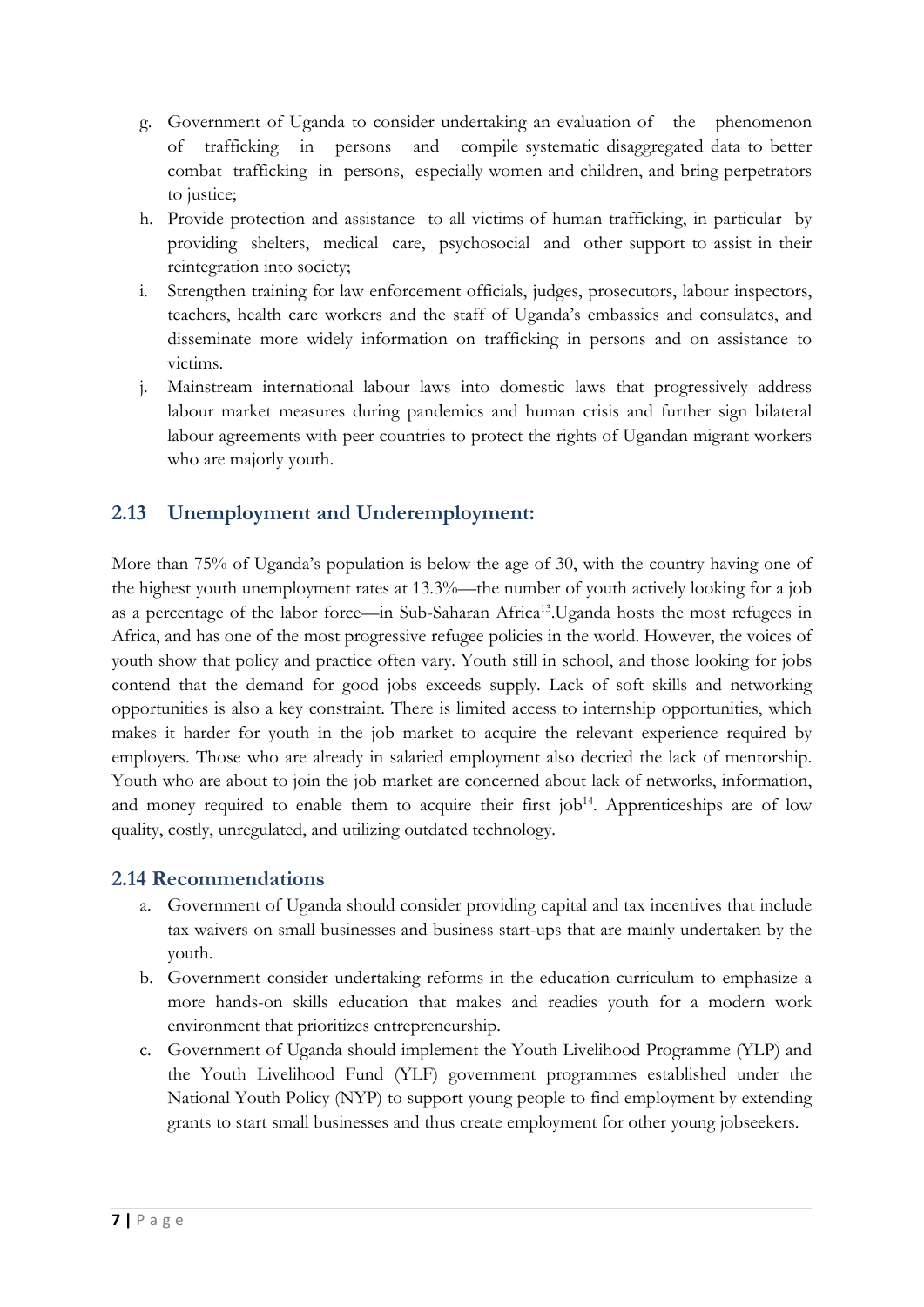## **2.15 Rising rates of Teenage Pregnancies during Covid-19**

Uganda before the Covid-19 pandemic broke out was struggling with one of the highest teenage pregnancy rates in sub-Saharan Africa at 25%. In Uganda, Covid-19 has resulted in an increased rate of teenage pregnancy. In order to gain basic necessities like sanitary towels, girls have engaged in transactional sex with men who take advantage of their need for money. In the districts of Kitgum, Ngora, Kyegegwa, Kases and Lyantonde, there have been more than 2,372 teenage pregnancies during the first phase of the lockdown. 15 In addition, sexual gender based violence and increased cases of young women and girls being locked down during the pandemic with their abusers was and is still on the rise. Adding to the burden, many girls are left without <sup>a</sup> partner and find themselves having to be the breadwinners of their families.

2.16 Teenage pregnancies, among other risk factors, are adding to the number of girls who are not in school and adding to the increased number of school drop outs. Even before Covid-19, there were 98 million adolescent girls worldwide who were not in school and research suggests the pandemic could add an additional 20 million. Furthermore, Incidence of earlychildhood marriage is also on the rise as poverty caused by the pandemic has forced families to marry off their daughters to help alleviate financial burdens. In Uganda, at least 128 school-age girls have been married off in the Kyegegwa, Rakai, Kamira Sub-county, Luweero District alone. 16

2.17 It should be noted that Covid-19 has also resulted in <sup>a</sup> secondary health with girls have tried to remove their unborn babies themselves to terminate unwanted pregnancies. They are also at increased risk of violence, abuse, exploitation and neglect. The pandemic has also resulted in limited access to health services for girls and prescription medication has been very limited. And, the effects on girls' mental health are equally as troubling. Without their support systems, many girls have no outlet for the stress they are feeling during this devastating time.

### **2.18 Recommendations**

- a. The Ugandan government should implement existing policies on sexuality education to improve uptake and access to sexual and reproductive health information and services like the National Sexuality Education Framework
- b. Government of Uganda should revise and repeal laws criminalizing and prohibiting access to safe abortion services and information by young people.
- c. Government of Uganda should increase number of youth friendly health centers, in communities and in schools to encourage young women and girls report and open up about cases of sexual violence for redress.
- d. Government of Uganda consider passing and adopting the National School Health Policy and Adolescent Health Policy that provide <sup>a</sup> more comprehensive guide on access to sexual and reproductive health and rights services and information for both in and out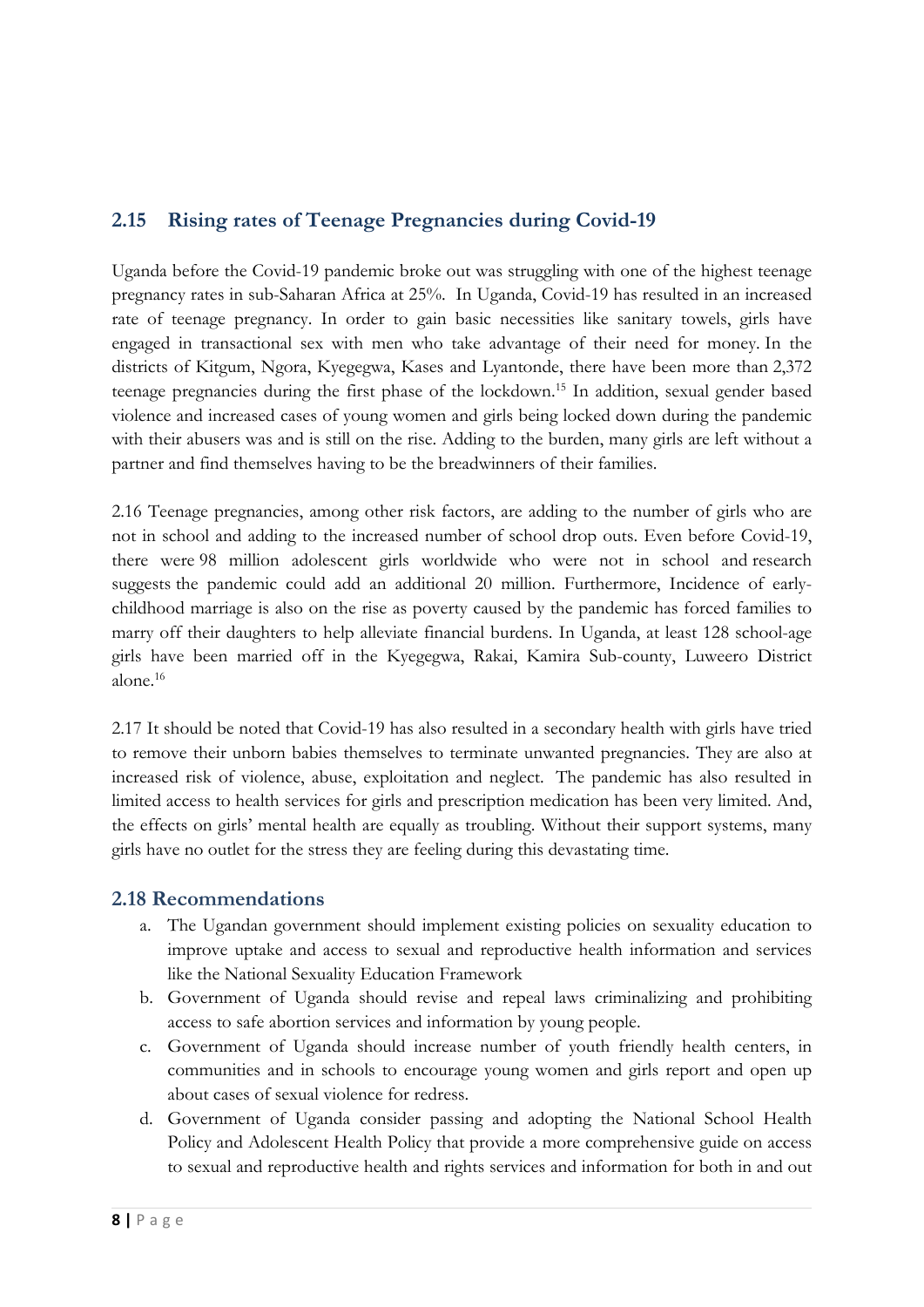of school youth.

### **2.19 Sexual harassment at work places**

Young women and girls mostly in the different work environments share similar experiences of Sexual Harassment (SH). Across the board, there is <sup>a</sup> deliberate normalization of SH as part of the workplace culture and there is always pressure and coercion to conform to people in higher ranks in the work space and male colleagues. Women who resist are talked down to by other women who essentially tell them to grow up and accept the circumstances. Others are told that they would not advance in their careers if they did not accept sexual propositions thrown their way. Although the forms of sexual harassment vary very slightly across the sectors, all sectors examined showed that SH is <sup>a</sup> harmful workplace behavior.

2.20 Manifestations of SH reported includes; persistent solicitation for sex through phone messages, physical propositioning, physical touch and verbal harassment. This suggests that social class and status does not particularly mitigate the likelihood of being sexually harassed. Women who engaged with clients the most report SH from that group, new recruits at any workplace, and women who are not well off financially are reported to be more vulnerable to SH especially in the informal sector<sup>17</sup>.

2.21 An analysis of the legal and policy framework on SH show glaring gaps in dealing with sexual harassment. For example, the Employment (Sexual Harassment) Regulations, 2012 which is the instrument charged with enumerating on SH and recommending penalties limits the application of sexual harassment policies to workplaces that have at least 25 employees, which leaves <sup>a</sup> large swathe of Ugandan workplaces unprotected. Good practices include things such as not only availing sexual harassment policies but being deliberate about training new employees and giving refresher trainings on SH, <sup>a</sup> commitment from top management on zero tolerance on SH appear to influence workplace culture on the same.

### **2.22 Recommendations**

- a. Government of Uganda should revise and review the Employment (Sexual Harassment) Regulations of 2012 to cover work spaces of less than 25 employees
- b. Government of Uganda should domesticate international labour rights legislation into domestic law to further guarantee the protectionof rights of employees.

<sup>&</sup>lt;sup>1</sup>Accessible at <http://www.hrcug.org/publications/file/Youth%20HRDs%20report2.pdf>

<sup>2</sup>Accessible at <http://gsdrc.org/docs/open/rights.pdf>

<sup>&</sup>lt;sup>3</sup>Accessible at [https://www.iglyo.com/wp-content/uploads/2015/09/IGLYO-Position-Paper-Human-](https://www.iglyo.com/wp-content/uploads/2015/09/IGLYO-Position-Paper-Human-Rights-2012.pdf)[Rights-2012.pdf](https://www.iglyo.com/wp-content/uploads/2015/09/IGLYO-Position-Paper-Human-Rights-2012.pdf)

<sup>4</sup>Accessible at <https://au.int/en/treaties/african-youth-charter>

<sup>5</sup>Accessible at [https://statehouse.go.ug/sites/default/files/attachments/Constitution\\_1995.pdf](https://statehouse.go.ug/sites/default/files/attachments/Constitution_1995.pdf)

<sup>6</sup>Accessible at <https://mglsd.go.ug/>

<sup>7</sup> The Guardian, ' Uganda arrests American for Subversive Activities', 2021 Accessible at <https://guardian.ng/news/uganda-arrests-american-for-subversive-activities/>

<sup>8</sup> The Observer, ' End Abductions-Human Rights Watch Tells Museveni,' 2021 Accessible at <https://observer.ug/news/headlines/68880-end-abductions-human-rights-watch-tells-museveni> <sup>9</sup> Human Rights Watch, 'End Enforced Disappearances of Opponents,' <sup>2021</sup> Accessible at